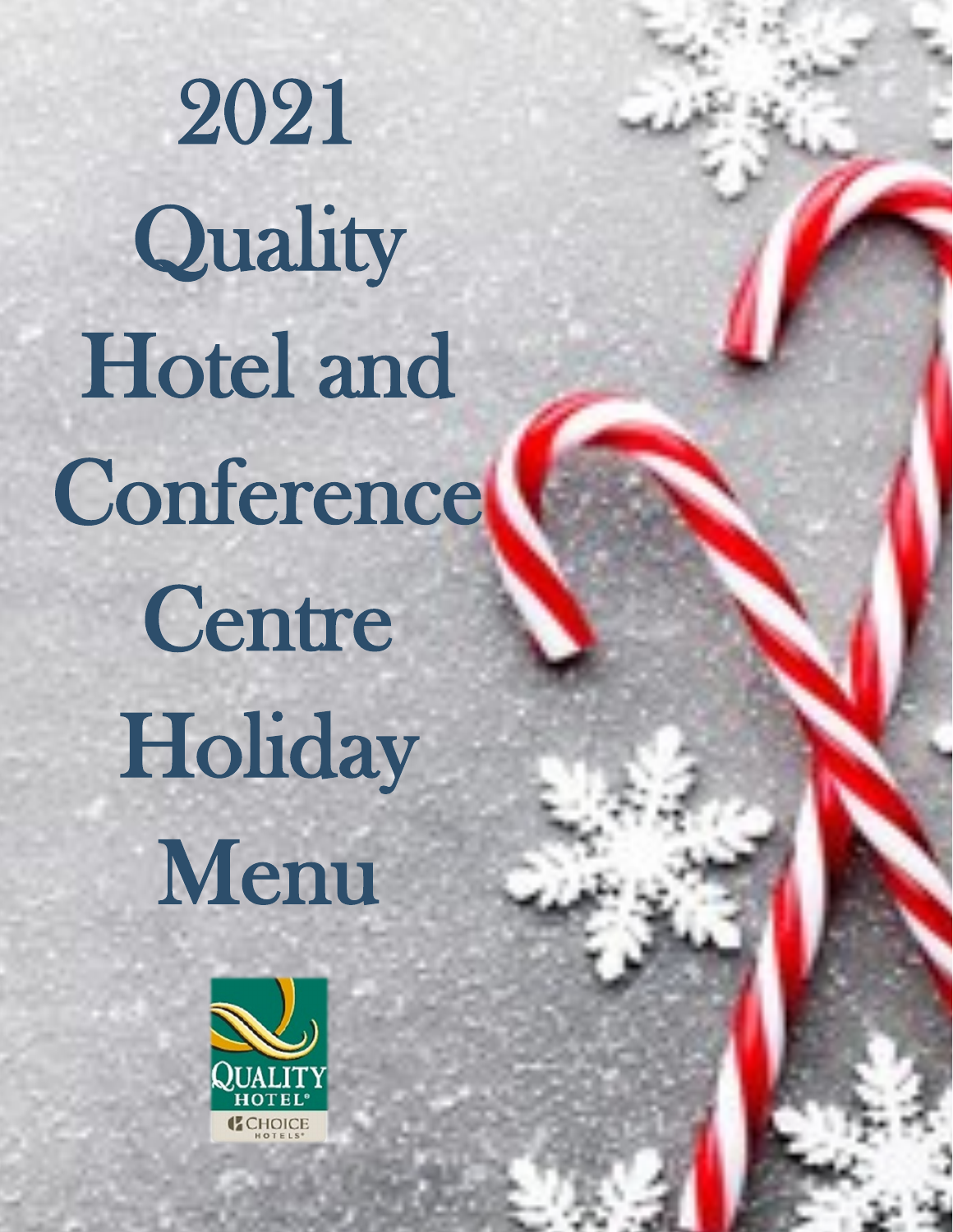### **Grand Yuletide Buffet**

**\$85 per person (Includes items listed below)** 

**Assorted Dinner Rolls & Butter Creamy Pumpkin Bisque Classic Caesar Salad Tuscan Winter Greens Greek Salad Mediterranean Pasta Salad Creamy Potato Salad Crisp Winter Vegetable Crudités Ornamental Pickle Platter** 

**Hot Selections Roasted Garlic Mashed Potato Seasonal Root Vegetables Vegetable Lasagna Herb Crusted Salmon w/ Cranberry Ginger Reduction Slow Roasted Turkey w/ Savory Sage Stuffing, Turkey Gravy & Cranberry Sauce Chef Carved Alberta Beef Striploin w/ Rosemary Demi, Horseradish & Assorted Mustards** 

**Deluxe Dessert Selection Assorted Squares, Cakes, & Pies Petit Fours Fresh Seasonal Fruit Platter Hot Chocolate, Whip Cream & Chocolate Shavings** 

**Tea & Coffee** 

**Upgrade Carving To: Prime Rib \$9 per person**

All Catering Services are subject to a 18% gratuity and 5% GST If you would like to add any items to your menu, please ask your Catering Consultant for Prices and menu are subject to change. Minimum number of people for menus may be in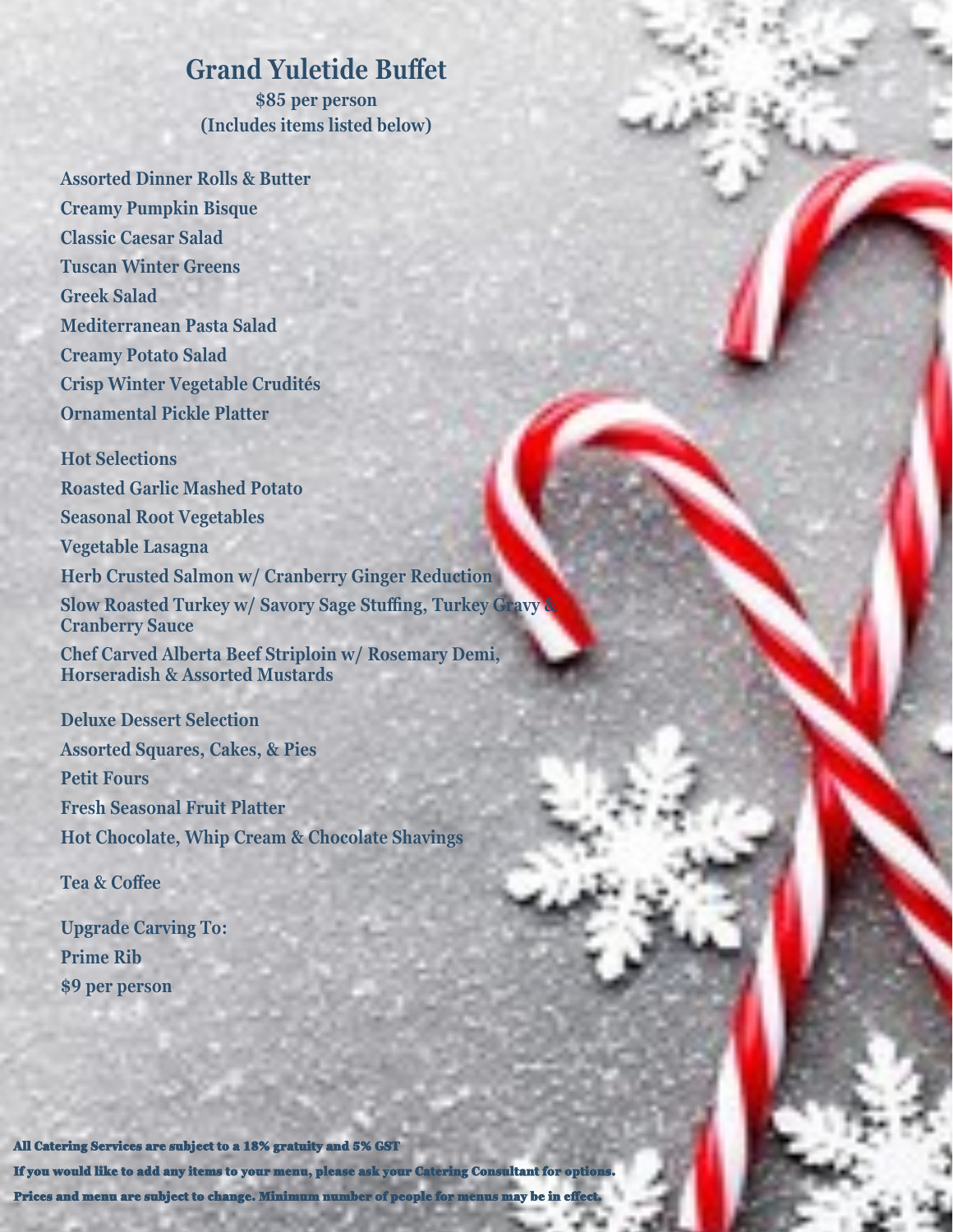# **Holiday Buffet**

**\$74 per person (Includes items listed below)** 

**Assorted Dinner Rolls & Butter Cream of Potato & Bacon Soup Classic Caesar Salad Tuscan Winter Greens Greek Salad Mediterranean Pasta Salad Crisp Winter Vegetable Crudité** 

**Hot Selections Roasted Garlic Mashed Potatoes Seasonal Root Vegetables Lemon Scented Cod w/ Shallot Ginger Cream**  Slow Roasted Turkey w/ Savory Sage Stuffing, Turkey Gravy **Cranberry Sauce Chef Carved Alberta Beef Striploin w/ Rosemary Demi, Horseradish & Assorted Mustard** 

**Deluxe Dessert Selection Assorted Squares, Cakes, & Pies Fresh Seasonal Fruit Platter** 

#### **Tea & Coffee**

**Add Your Choice of: Vegetable Lasagna Pesto Penne w/ Balsamic Grilled Vegetables Spinach & Cheese Manicotti \$4 per person** 

**Upgrade Carving To: Prime Rib \$9 per person** 

All Catering Services are subject to a 18% gratuity and 5% GST

If you would like to add any items to your menu, please ask your Catering Consultant fo Prices and menu are subject to change. Minimum number of people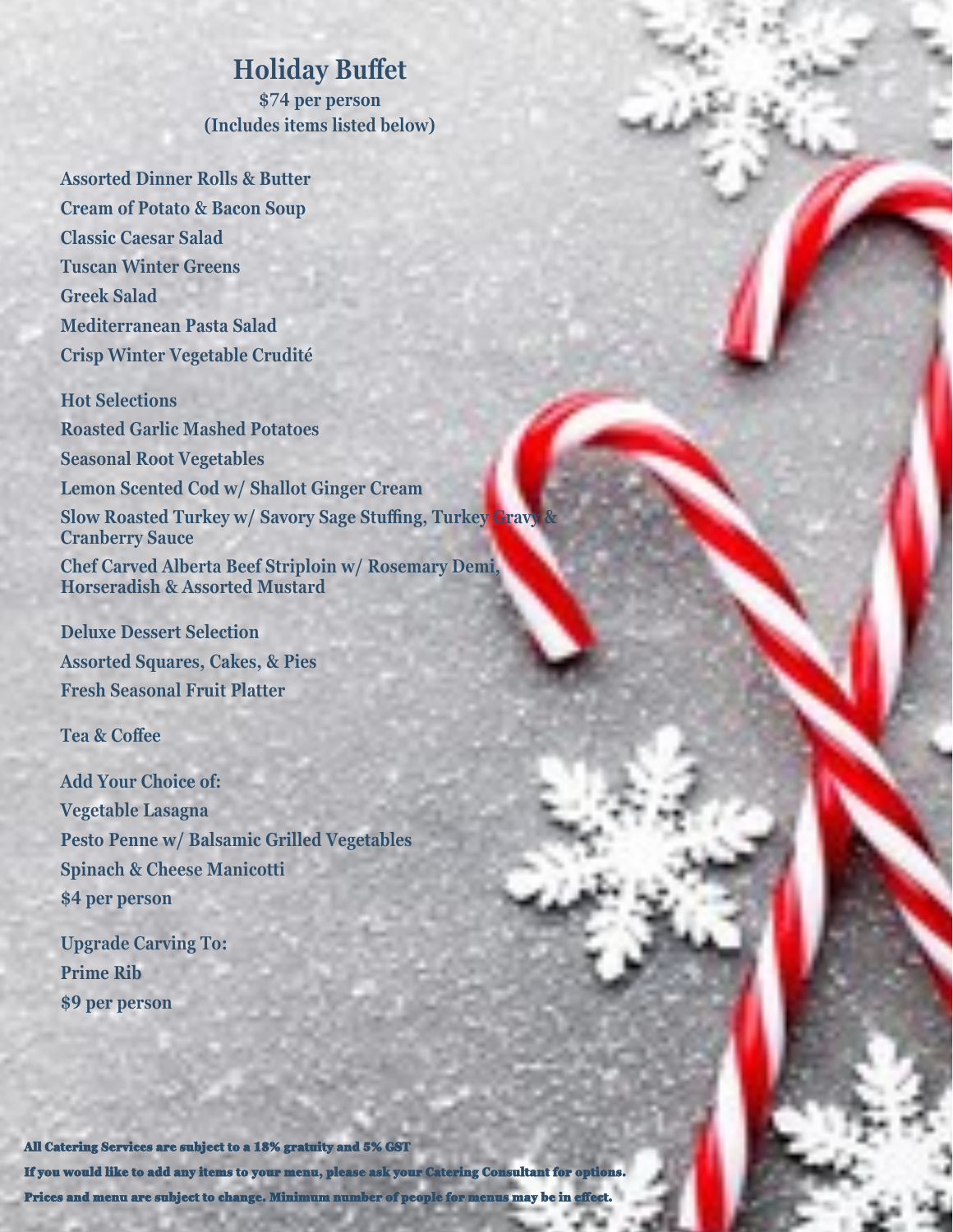### **Festive Buffet**

**\$55 per person (Includes items listed below)** 

- **Assorted Dinner Rolls & Butter Butternut Squash Soup Tuscan Winter Greens Creamy Potato Salad Mediterranean Pasta Salad Crisp Winter Vegetable Crudité**
- **Hot Selections Buttermilk Mashed Potatoes Seasonal Root Vegetables Slow Roasted Turkey w/ Savory Sage Stuffing, Turkey Gravy & Cranberry Sauce Chef Carved Alberta Beef w/ Rosemary Demi, Horseradish & Assorted Mustard**
- **Deluxe Dessert Selection Assorted Squares, Cakes, & Pies Fresh Seasonal Fruit Platter**

**Tea & Coffee** 

**Add Your Choice of: Vegetable Lasagna Pesto Penne w/ Balsamic Grilled Vegetables Spinach & Cheese Manicotti \$4 per person** 

**Upgrade Carving To: Striploin \$7 per Person Prime Rib \$9 per person** 

All Catering Services are subject to a 18% gratuity and 5% GST If you would like to add any items to your menu, please ask your Catering Co Prices and menu are subject to change. Minimum number of people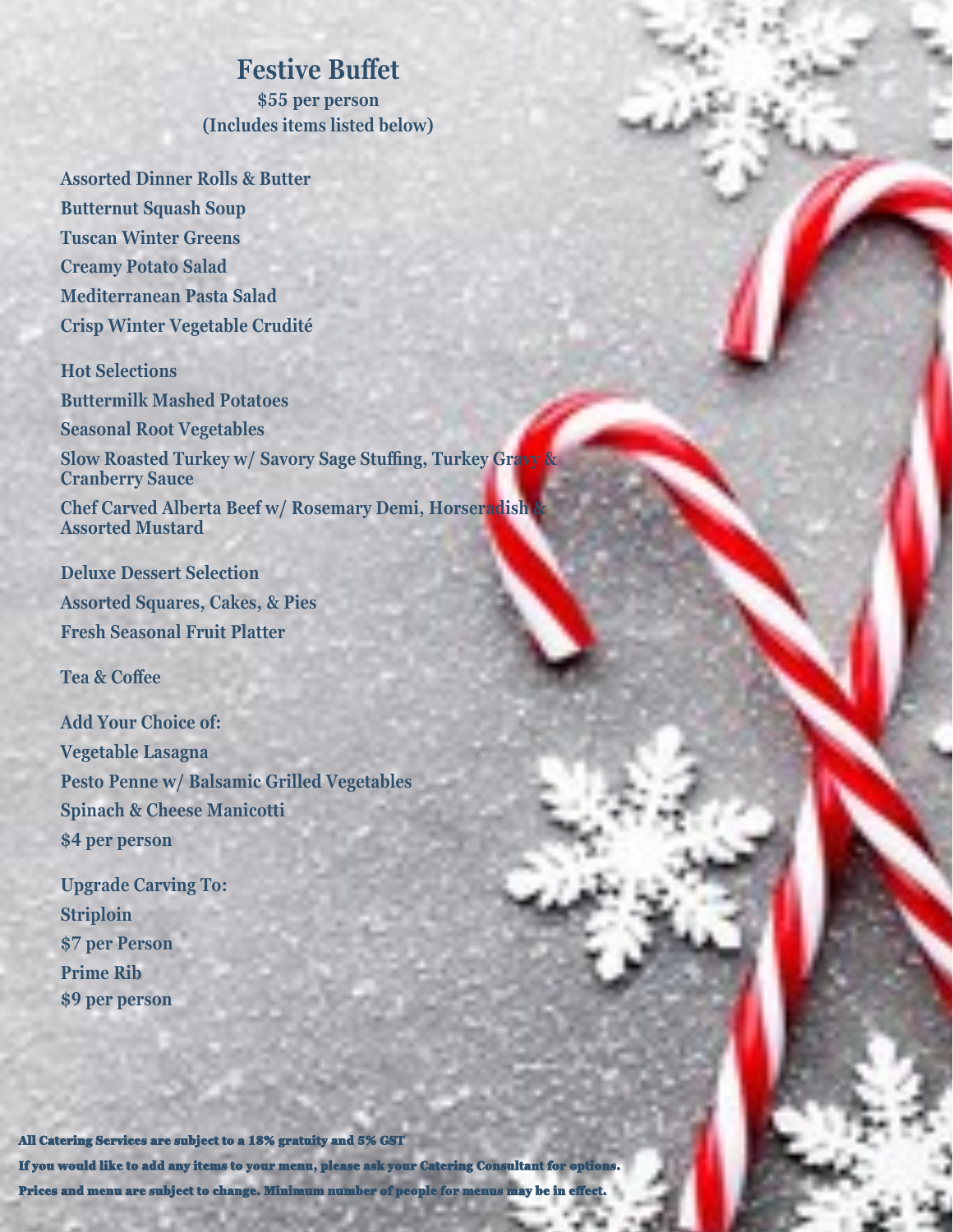# **Reception Packages**

#### **The Tailgate**

#### **\$25 per person**

**\$30 per person** 

**Buffalo Style Wings Alberta Beef Sliders with Sliced Cheese Boneless Salt and Pepper Dry Ribs Jalapeno Poppers with Cool Ranch Nachos with Guacamole, Salsa, & Sour Cream Fresh Fruit Skewers** 

#### **The Pub**

**\$25 per person Hummus, Bruschetta, & Spinach Artichoke Dip w/ Grilled Naan Buffalo Style Wings Mozzarella Sticks Vegetable Spring Rolls Jalapeno Poppers Crudities with Cool Ranch Dipping Sauce**

### **The Tie**

**Vegetable Samosas Tomato Bruschetta Apple & Brie Canapes Bacon Wrapped Scallops Mini Crab Cake Bite Coconut Shrimp Shrimp Salad on Baguette Assorted Mini Petit Fours (Approximately 12 pieces per person)**

All Catering Services are subject to a 18% gratuity and 5% GST If you would like to add any items to your menu, please ask your Catering Co Prices and menu are subject to change. Minimum number of people for me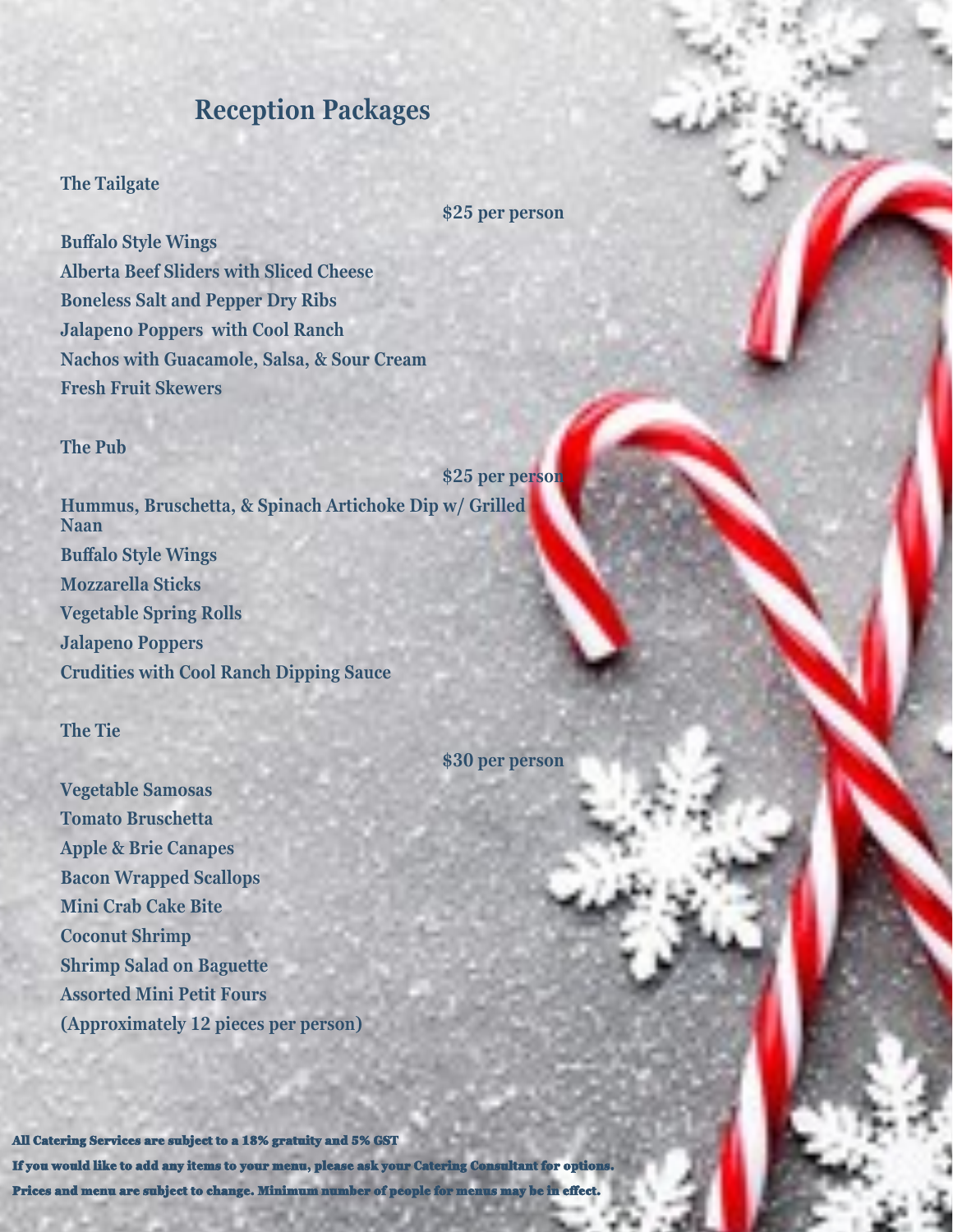# **A la Carte Hors D'oeuvres**

#### **Hot Hors D'oeuvres**

**\$34 per dozen** 

**Assorted Mini Quiche Mini Sausage in Puff Pastry Buffalo Style Wings Vegetable Spring Rolls Scallops Wrapped in Smoked Hickory Bacon Coconut Shrimp Teriyaki Chicken Satays Vegetarian Samosas Honey Garlic Beef Skewers Alberta Beef Slider**

**Cold Hors D'oeuvres** 

**\$34 per dozen** 

**Fresh Vine Ripened Tomato and Basil Bruschetta Roasted Vegetables and Pesto Canapes Apple and Brie Canapes Smoked Chicken and Brie Shrimp Canapes Mini Crab Cake**

All Catering Services are subject to a 18% gratuity and 5% GST If you would like to add any items to your menu, please ask your Catering Consultant for Prices and menu are subject to change. Minim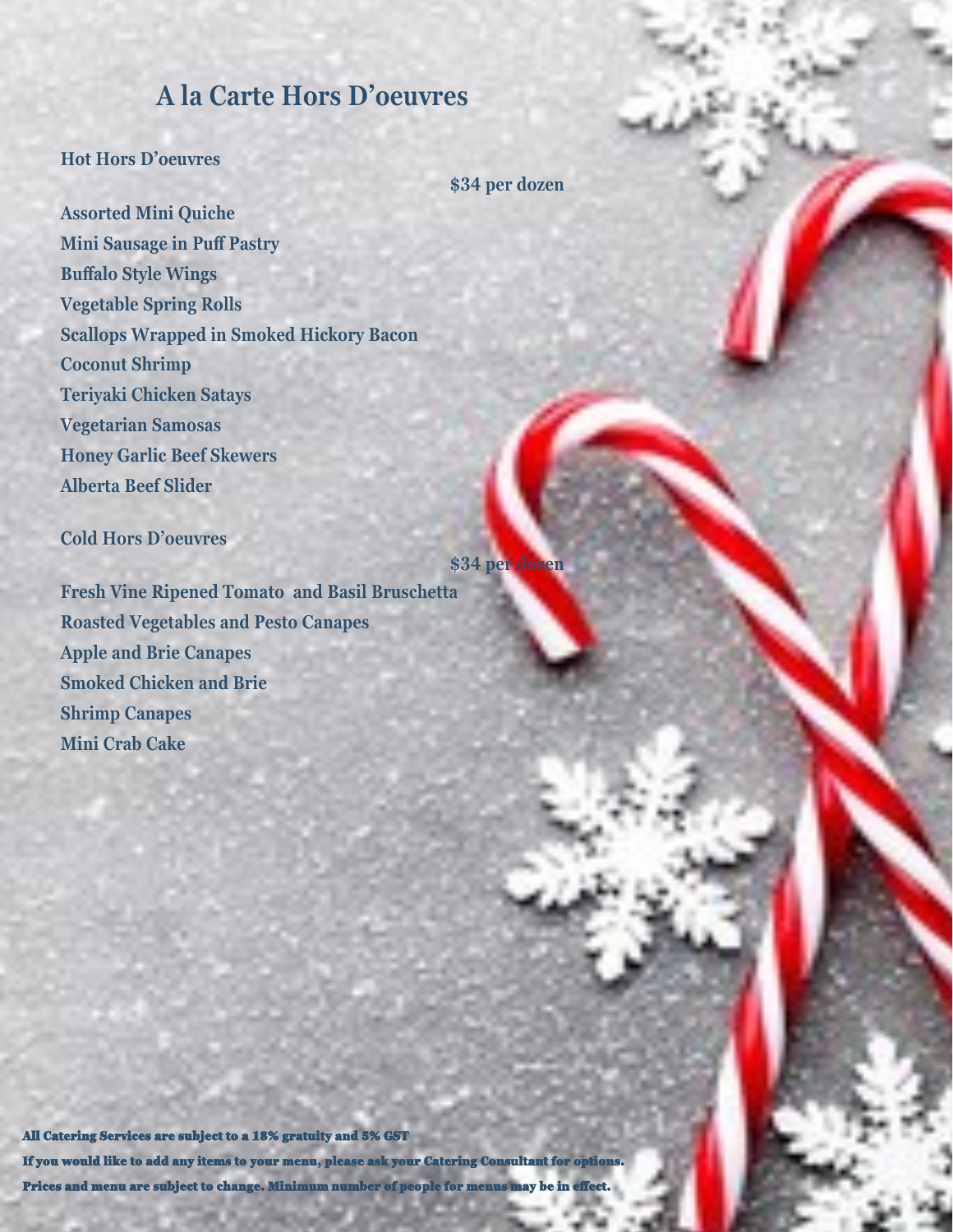# **Platters**

### **\$78 per platter**

**Fresh Sandwich Platter**

**Freshly baked artisan baguette with assorted smoked meat fillings**

**\$88 per platter Easy to peel and eat Shrimp Served with tequila Cocktail Sauce** 

**\$125 per platter Smoked Atlantic Salmon** 

**With Capers, Red Onion & Dill Cream Cheese** 

**\$60 per platter Assorted Seasonal Fresh Fruit** 

**\$53 per platter Crudité Vegetable with Cool Ranch Dipping Sauce** 

**\$105 per platter Domestic & International Cheese Board w/ Cracker Trio, Fresh Grapes, Dried Fruits and Nuts**

 **\$79 per platter Assorted Smoked Meats and Charcuterie Platter Assorted Mustards and Trio of Crackers**

**All Platters Serve Approximately 15 people**

All Catering Services are subject to a 18% gratuity and 5% GST If you would like to add any items to your menu, please ask your Catering Consultant for Prices and menu are subject to change. Minimum number of people for menus may be in the substitution.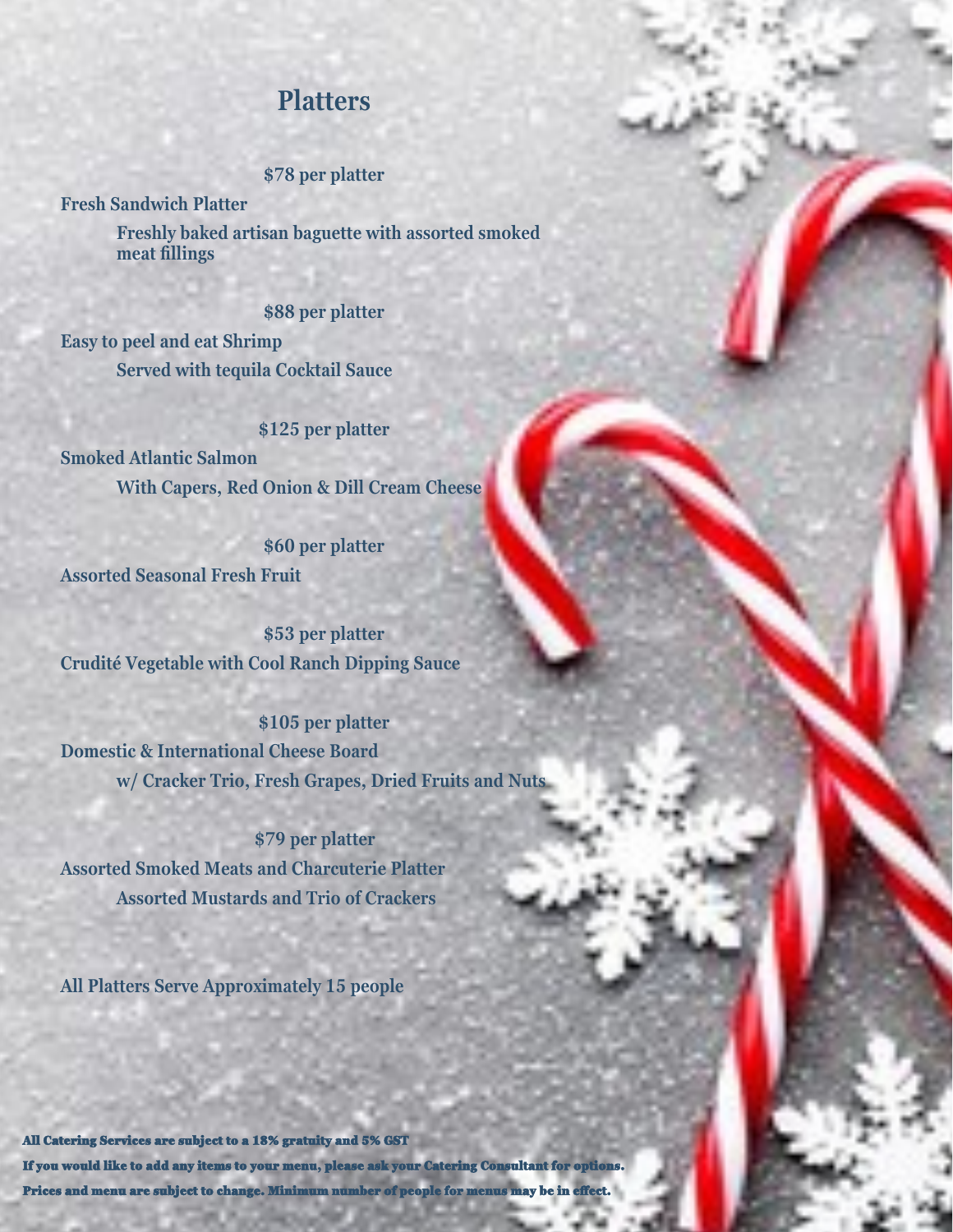# **Wine Menu – Per Bottle**

### **White Wine**

| <b>Jacksons-Triggs Proprietors' Selection,</b>                    |      |
|-------------------------------------------------------------------|------|
| <b>Chardonnay</b> , Canada                                        | \$37 |
| <b>Saint and Sinner, Pinot Grigio, Canada</b>                     | \$37 |
| <b>Bodacious, Smooth White Blend, Canada</b>                      | \$35 |
| Inniskilin Niagara VQA, Riesling, Canada                          | \$51 |
| <b>Sumac Ridge Private Reserve VOA,</b><br>Gewurztraminer, Canada | \$54 |

### **Red Wine**

**Jacksons-Triggs Proprietors' Selection, Merlot, Canada \$37 Saint and Sinner, Shiraz-Cabernet, Canada \$37 Marcus James, Malbec, Argentina \$37 Bodacious, Smooth Red Blend, Canada \$35 Robert Mondavi Private Selection, Cabernet Sauvignon, Canada \$41 Blackstone, Merlot, California \$44 Ravenswood, Zinfandel, California \$49**

### **Rose**

**Woodbridge by Robert Mondavi, White**   $Zinfandel, California$ 

**Bubbles Ruffino Prosecco, Italy \$42**